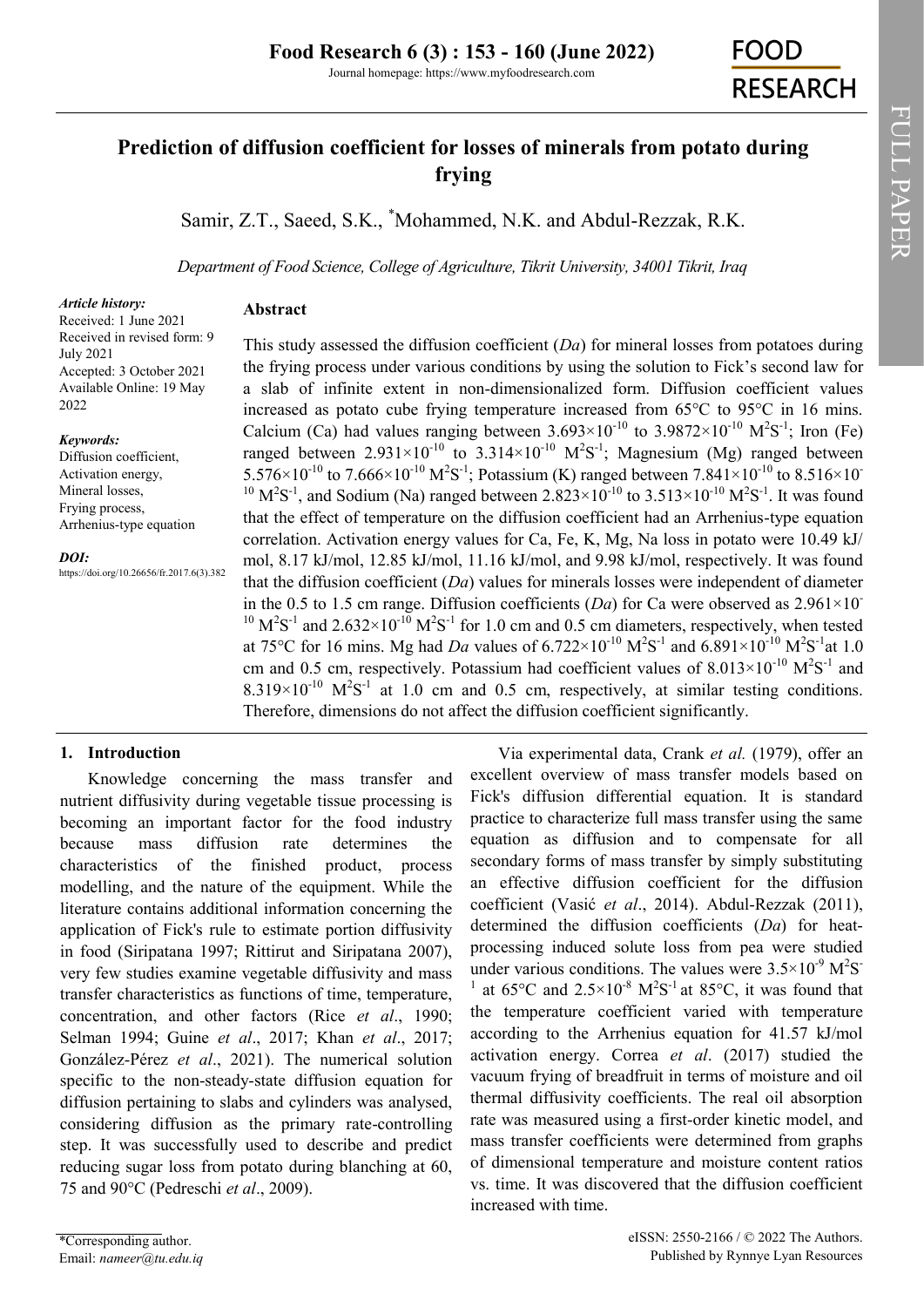FULL PAPER

Frying is one of the oldest unit operations and is used not only in industry but also at home. The most fried vegetable is potato, for important commercial products such as potato chips, pan-fried potatoes, and French fries. Therefore, the study of the mineral loss during frying is critical because knowledge regarding kinetics parameters will enable the prediction of the final quality of fried potatoes and improvements in the final product value by selecting properly the processing conditions. The objective of this study was to calculate activation energy values for mineral loss via diffusion using diffusion coefficient (*Da*) values for different tissue sizes (0.5, 1.0, and 1.5 cm), frying times (4, 7, 10, 13, 16 mins), and temperatures (65, 75, 85, and 95°C).

## **2. Materials and methods**

#### *2.1 Materials and sample preparation*

Fresh potatoes were purchased from the local market in Tikrit, Iraq. They were washed and then dried at 10- 15°C, subsequently, the potatoes were stored in polyethene bags until further analysis. About 5-7 potatoes were washed and used for sample preparation to ensure consistency. Potato samples were prepared in the form of 1 cm cubes. The cubes were placed in a sealed beaker to prevent surface evaporation. Sample testing was performed by frying the cubes. This preparation process was used to reduce compositional variation between potato cubes.

#### *2.2 Frying apparatus*

The frying technique was used, as described by Selman and Rolfe, (1979). An electrically heated hot plate was set at the required temperature (65, 75, 85 and 95 $\rm{°C}$ ) at different times (4, 7, 10, 13, 16 mins) and used with a Bunsen burner to maintain frying temperature. Blanch temperature drop caused by sample addition to oil was minimised by placing the metal beaker over Bunsen flame for 20 s before placing the metal beaker on the hot plate. The oil frying in the metal beaker was agitated using a magnetic stirrer (Gallenkamp, England) set at 120 rpm. An aluminium foil lid was used to cover the beaker to reduce oil evaporation during frying. Changes to oil temperature were measured using a thermometer (Memmert, Germany) kept inside the beaker.

## *2.3 Frying process*

Samples (9 cubes of potato tuber) weighing about 10.50±0.30 g were fried using a 250 mL metal beaker having 100 mL oil. The frying sample had approximately a 1:5 oil-to-sample ratio (unless specified otherwise).

The nine untreated potato cubes were fried as one

lot. Frying time ranged between 3- and 15-mins (4, 7, 10, 13, 16 mins). Frying time was recorded from the moment the potato cubes were dipped in the frying medium. After frying for the required duration, the potato cubes were drained over a funnel and blotted using absorbent paper to remove surface oil. The cubes were then placed in Petri dishes and weighed. The cubes were treated with caution during cooling.

#### *2.4 Determination of minerals*

Atomic Absorption type E LCO (Shimadzu- 6200 Japan) was used to estimate Ca, K, Fe, Na, and Mg in potato samples as per AOAC (2004).

#### *2.5 Production of diffusion confident*

If frying oil is agitated sufficiently, surface resistance becomes small because maximum agitation causes the mass transfer coefficient (K) to become large. Subsequently, relative resistance (m) approaches zero as specified below:

$$
m = \frac{Da}{ka}
$$

Thus, it may be assumed that the total resistance to mass diffusion is only due to 'internal' resistance. Therefore, we only require the solution to Fick's second law (Vasić *et al*., 2014). For geometric shapes, slab having infinite dimensions, a cylinder having an infinite length, and a sphere, the average concentration is obtained after integration considering a position as a function of time, again in non-dimensional shape:

For slab:

$$
\frac{C^+ - C0}{C - C0} = \frac{6}{\pi^2} = \sum_{n=1}^{\infty} \frac{1}{n^2} \exp(-n^2 \left(\frac{4Dt}{d^2}\right) \pi^2)
$$

For sphere:

$$
E = \frac{c^{2} - c_{0}}{c_{1} - c_{0}} = \frac{6}{\pi^{2}} \sum_{n=1}^{\infty} \frac{1}{n^{2}} exp\left[-n^{2} \left[\frac{D \alpha t}{a^{2}}\right] \pi^{2}\right] = E_{s}
$$

For cylinder:

$$
E = \frac{c^{2} - c_0}{c_1 - c_0} = 4 \sum_{n=1}^{\infty} \frac{1}{Rn^2} \exp\left[-\left[\frac{Dat}{a^2}\right] Rn^2\right] = Er
$$

Where  $R_n$  is the root of the equation;

 $J_0(X) = 1 \text{A}$ :  $\sum_{n=1}^{\infty} (1 - 1) \text{B} \frac{X^{2n}}{(n - 1)(1 - 1)}$  and  $\overline{n}$ ; half of ring diameter or circle, half of the slab thickness (m), C: mean (fried) sample concentration at time  $t$  (per cent),  $C_1$ : standardised concentration of the fresh non-fried initial sample (per cent),  $C_0$ : concentration of the medium, J: The Bessel zero-order function, N: Root count, *Da*: Mass diffused, T: time

In the case of a cube:

with three faces Z,Y,X, diffusion from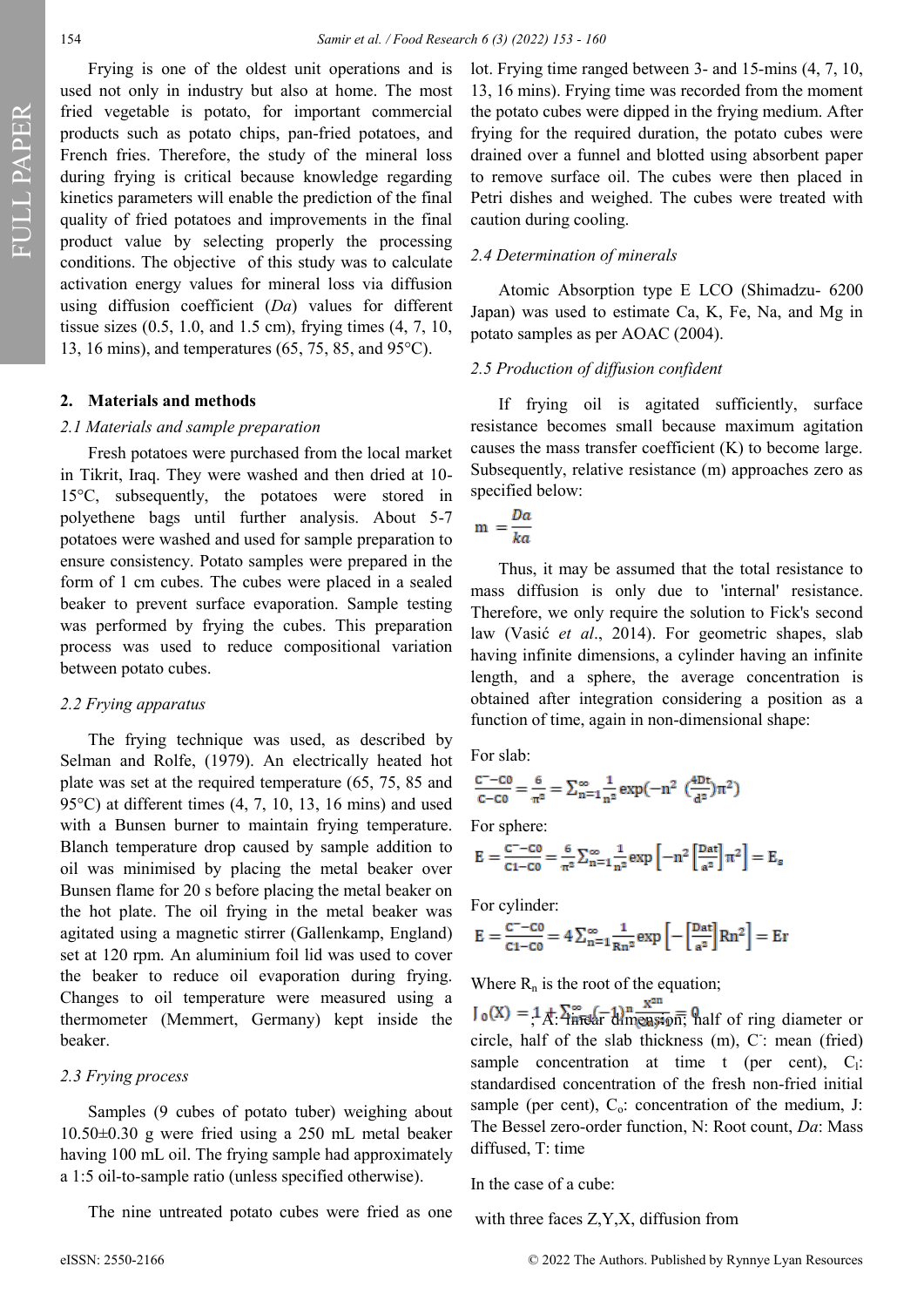$$
E = f\left(\frac{Dat}{X^2}\right) f\left(\frac{Dat}{Y^2}\right) f\left(\frac{Dat}{Z^2}\right) = E_x E_y E_z
$$

can be obtained using the value of:

$$
\frac{Dat}{a^2} \text{ Versus } \frac{C^- - C0}{C1 - C0}
$$

## *2.6 Heat activation prediction*

The most common and typically correct inference is that the temperature-dependence of diffusion coefficient fits the Arrhenius equation (Al-janaby, 2012). It can be stated as:

$$
K = A \exp \left(\frac{-Ea}{RT}\right)
$$

Where: A is constant having dimension  $M^2S^{-1}$ , E = activation energy (kJ/ mol),  $R = gas$  constant (8.314 J k<sup>-1</sup>)  $mol^{-1}$ ), T = absolute temperature (K)

Activation energy is usually derived from the slope of ln (*Da*) vs T plot (which is the activation energy divided by the gas constant R), as specified below:

 $(Ea) = - SR$ 

Where S is the straight-line slope and E and R were as specified.

## *2.7 Statistical analysis*

The experimental results were analysed statistically, using the SAS program. Statistical analysis is described as mean±standard deviation and is found to be statistically significant at p<0.05.

## **3. Results and discussion**

#### *3.1 Effect of temperatures and time on concentrations*

During the frying process, mass transfer mainly refers to the evaporation of water from the food material to the oil as well as the uptake of oil by food material (Xu *et al*., 2020). Potato cubes were fried several times for up to 16 mins at 65, 75, 85 and 95°C. Figures 1, 2, 3, 4, and 5 depict the resulting mineral concentrations. A similar trend was found with increasing temperature, causing declining mineral concentration. All experiments exhibited a similar trend. The most significant concentration drop is observed during the first three mins, resulting in a greater total loss for every frying period. Similar results are observed for different temperatures and minerals, it is indicative of a common pattern of diffusive loss during frying. This finding was in agreement with the reported study of (Pedreschi *et al*., 2005) which indicated diffusivity increased with the frying time and temperature and depended principally on the moisture content of the potato slices during frying.

#### *3.2 Effect of temperatures on the diffusion coefficient*

*Da* values are determined from the curves and listed in Table 1. It indicates the mean *Da* values during the 4- 16 mins period when mineral losses tend to occur only by diffusion. The values of the diffusion coefficient were found to increase with frying temperature increasing from  $65^{\circ}$ C to  $95^{\circ}$ C. Within 16 mins, the values range from  $3.693 \times 10^{-10}$  to  $3.9872 \times 10^{-10}$  M<sup>2</sup>S<sup>-1</sup> for Ca,  $3.044 \times 10$ <sup>-10</sup> to 6.921×10<sup>-10</sup> M<sup>2</sup>S<sup>-1</sup> for Fe, 2.650×10<sup>-10</sup> to 4.576×10<sup>-1</sup> <sup>10</sup> M<sup>2</sup>S<sup>-1</sup> for K, 1.416×10<sup>-10</sup> to 4.444×10<sup>-10</sup> M<sup>2</sup>S<sup>-1</sup> for K, and  $2.931 \times 10^{-10}$  to  $4.189 \times 10^{-10}$  M<sup>2</sup>S<sup>-1</sup> for Na. This is in agreement with the findings of (Al-janaby, 2019), concerning the blanching of potatoes and carrots. The diffusion coefficient values increased with an increase in medium temperature from 65°C to 95°C. The values ranged from  $5.576 \times 10^{-10}$  to  $7.666 \times 10^{-10}$  M<sup>2</sup>S<sup>-1</sup> for Ca,  $3.044 \times 10^{-10}$  to  $6.921 \times 10^{-10}$  M<sup>2</sup>S<sup>-1</sup> for Fe,  $2.650 \times 10^{-10}$  to  $4.576 \times 10^{-10} \text{ M}^2\text{S}^{-1}$  for K,  $1.416 \times 10^{-10}$  to  $4.444 \times 10^{-10} \text{ M}^2\text{S}^{-1}$ <sup>1</sup> for Mg, and  $2.931 \times 10^{-10}$  to  $4.189 \times 10^{-10}$  M<sup>2</sup>S<sup>-1</sup> for Na for potatoes. The values for carrot ranged from  $7.013\times10^{-10}$ to 7.638 $\times 10^{-10}$  M<sup>2</sup>S<sup>-1</sup> for Ca, 1.855 $\times 10^{-10}$  to 4.314 $\times 10^{-10}$  $M^2S^{-1}$  for Fe,  $3.851 \times 10^{-10}$  to  $4.467 \times 10^{-10}$   $M^2S^{-1}$  for K,  $2.103 \times 10^{10}$  to  $4.308 \times 10^{10}$  M<sup>2</sup>S<sup>-1</sup> for Mg, and  $1.946 \times 10^{10}$ 



Figure 1. Concentration of calcium at different temperature and time for the potato cubes



Figure 2. Concentration of iron at different temperature and time for the potato cubes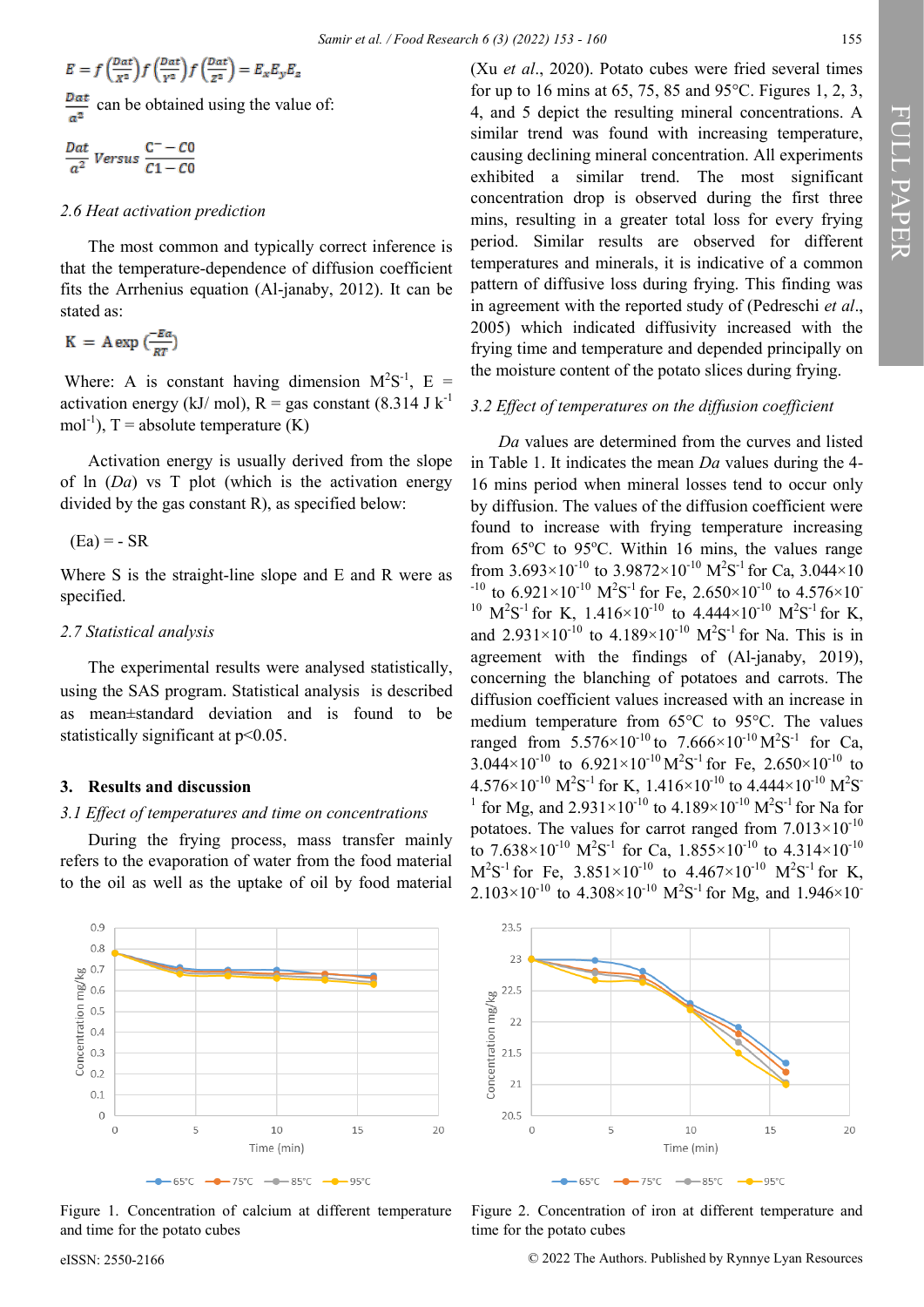156 *Samir et al. / Food Research 6 (3) (2022) 153 - 160*



Figure 3. Concentration of magnesium at different temperature and time for the potato cubes

FULL PAPER





Figure 5. Concentration of sodium at different temperature and time for the potato cubes

Table 1. Apparent diffusion coefficients (*Da*) for the loss of minerals from potato cubes when fried in oil under the conditions given (data from curves in Figures 7, 8, 9, 10, and 11)

| Temperature    | Mineral |                | Mean   |       |       |       |        |
|----------------|---------|----------------|--------|-------|-------|-------|--------|
|                |         |                |        |       |       |       |        |
|                |         | $\overline{4}$ | $\tau$ | 10    | 13    | 16    |        |
| $65^{\circ}$ C | Ca      | 3.013          | 3.190  | 3.384 | 3.431 | 3.693 | 3.3422 |
|                | Fe      | 1.850          | 1.941  | 2.598 | 2.872 | 2.931 | 2.4384 |
|                | Mg      | 5.055          | 5.209  | 5.292 | 5.365 | 5.576 | 5.2994 |
|                | K       | 7.286          | 7.339  | 7.459 | 7.631 | 7.841 | 7.5112 |
|                | Na      | 2.220          | 2.508  | 2.703 | 2.789 | 2.823 | 2.6086 |
| $75^{\circ}$ C | Ca      | 3.235          | 3.348  | 3.678 | 3.831 | 3.883 | 3.5950 |
|                | Fe      | 1.931          | 2.231  | 2.610 | 2.975 | 3.011 | 2.5506 |
|                | Mg      | 5.222          | 5.372  | 6.018 | 6.592 | 6.722 | 5.9852 |
|                | K       | 7.513          | 7.681  | 7.783 | 7.915 | 8.013 | 7.7806 |
|                | Na      | 2.401          | 2.738  | 2.795 | 2.855 | 2.961 | 2.7500 |
| 85°C           | Ca      | 3.360          | 3.419  | 3.718 | 3.981 | 4.021 | 3.6998 |
|                | Fe      | 2.011          | 2.231  | 2.715 | 3.014 | 3.213 | 2.6322 |
|                | Mg      | 6.583          | 6.718  | 6.844 | 6.875 | 6.988 | 6.8016 |
|                | K       | 7.731          | 7.813  | 7.952 | 8.034 | 8.141 | 7.9342 |
|                | Na      | 2.738          | 2.923  | 3.011 | 3.123 | 3.278 | 3.0146 |
| $95^{\circ}$ C | Ca      | 3.531          | 3.781  | 3.934 | 4.256 | 4.434 | 3.9872 |
|                | Fe      | 2.234          | 2.458  | 2.896 | 3.214 | 3.314 | 3.2600 |
|                | Mg      | 7.256          | 7.319  | 7.359 | 7.527 | 7.666 | 7.4254 |
|                | K       | 7.931          | 8.063  | 8.214 | 8.413 | 8.516 | 8.2274 |
|                | Na      | 2.981          | 3.121  | 3.234 | 3.451 | 3.513 | 3.2600 |

eISSN: 2550-2166 © 2022 The Authors. Published by Rynnye Lyan Resources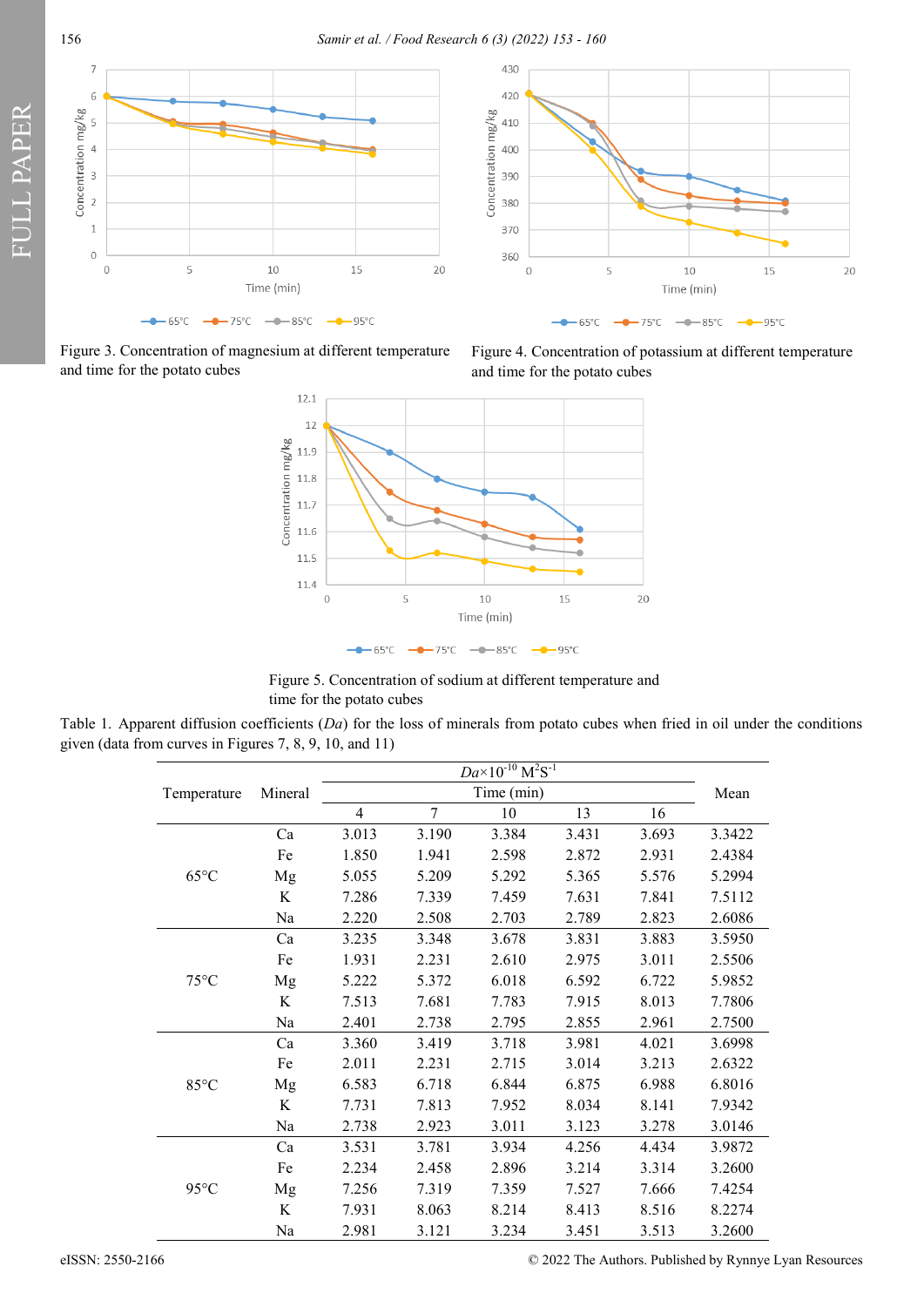$4.5$ 

 $\overline{4}$ 

<sup>10</sup> to 3.769 $\times$ 10<sup>-10</sup> M<sup>2</sup>S<sup>-1</sup> for Na. As can be seen, the values obtained for *Da* are similar to those reported during the frying of potato slices (Yıldız *et al*., 2007). The values ranged from  $3.86 \pm 0.05 \times 10^{-9}$  M<sup>2</sup>S<sup>-1</sup> at 150°C to 1.72±0.02×10<sup>-8</sup> M<sup>2</sup>S<sup>-1</sup> at 180°C while diffusivity values obtained by Barrios *et al* (2016) for frying pea were  $(0.1551\times10^{-9}, 0.1787\times10^{-9} \text{ y } 0.2371 \text{ x } 10^{-9} \text{ M}^2\text{S}^{-1})$  at 160, 180 and 200°C, respectively. Also, heat transfer coefficient was found by Pedreschi *et al*. (2005) to decrease with increasing oil temperature. Mass transfer coefficient increased linearly, whereas moisture diffusivity increased exponentially with an increase in frying temperature. An Arrhenius type of relationship was found between the frying temperature and the effective moisture diffusivity.

The highest measured diffusion coefficients for a given temperature were  $8.2274 \times 10^{-10} \text{ M}^2\text{S}^{-1}$  for K loss, 7.4254×10<sup>-10</sup> M<sup>2</sup>S<sup>-1</sup> for Mg, 3.9872×10<sup>-10</sup> M<sup>2</sup>S<sup>-1</sup> for Ca,  $3.2600 \times 10^{-10} \text{M}^2\text{S}^{-1}$  for Na, and  $3.2600 \times 10^{-10} \text{M}^2\text{S}^{-1}$  for Fe. Temperature variation shows a change between 65 and 95°C. It is probably due to the gelatinisation of the starch granules. An Arrhenius-type equation can correlate the effect of temperature on the diffusion coefficient. A graph of In *Da* (mean values) versus 1/T (Figure 6) shows that *Da* can be related to temperature by an Arrhenius type equation:

#### *Da* = Do exp *(-Ea/RT)*

From this graph, the values of *Ea* were calculated as 10.49, 8.17, 12.85, 11.16, and 9.98 kJ/mol for Ca, Fe, K, Mg, and Na, respectively. This is in agreement with the study reported by Manjunatha *et al*. (2014), activation energies for other temperature-dependent changes occur in plant foods when undergoing processing. Water blanching of peas at 75-95°C was associated with an Ea of 41.57 kJ/mol, the activation energies for moisture loss and oil uptake were found to be 41.53 KJ/mol and 27.12 KJ/mol respectively. Also, the frying pea was evaluated by Barrios *et al*. (2016) and the Ea value was 18.13 kJ/ mol. Additionally, Al-janaby, (2019) reported Ea of 45.12 kJ/mol for Ca loss, 48.14 kJ/mol for Fe loss, 50.10 kJ/mol for K loss, 46.11 kJ/mol for Mg loss, and 41.87 kJ/mol Na loss from potato. Carrot had 40.06 kJ/mol for Ca loss, 47.42 kJ/mol for Fe loss, 31.03 kJ/mol for K loss, 43.02 kJ/mol for Mg loss, and 45.10 kJ/mol for Na loss. As determined in these experiments, the differences in diffusion coefficient between the five minerals can be attributed to the relative difference in molecule size. Also, this difference may be partly due to the initial concentration difference between the tissues and minute structural differences between tissues.

Results indicated that increasing frying time led to a more rapid decrease in concentration, which resulted in a greater overall loss after frying. Other researchers have



Figure 6.  $10^{-3}$ (K<sup>-1</sup>×/1T versus )ln Da×10<sup>-10</sup>(M<sup>2</sup>S<sup>-1</sup>)

reported similar results that frying for high temperatures and long times of potato strips resulted in higher losses of content than in normal conditions (Gupta *et al*., 2000; Krokida *et al*., 2001). Data concerning mineral diffusion rate was obtained from the literature; a similar behaviour is reported. Diffusion rate increases directly with frying time. In most cases, the concentration decrease rate slowed noticeably after five mins due to the lower concentration gradient between the frying medium and tissue. The deterioration of cell membranes during prolonged frying possibly increased the mineral loss in tubers. It also facilitated the leaching of soluble substances and minerals during frying. On the other hand, some authors reported that not only the frying temperature but also the time, dimension and pretreatment have a significant effect on the final oil content of the potato strips and nutrient losses (Gamble *et al*., 1987; Rice and Gamble 1989).

## *3.3 Effect of dimensions on the diffusion coefficient*

Cubes having different dimensions – 0.5, 1.0, and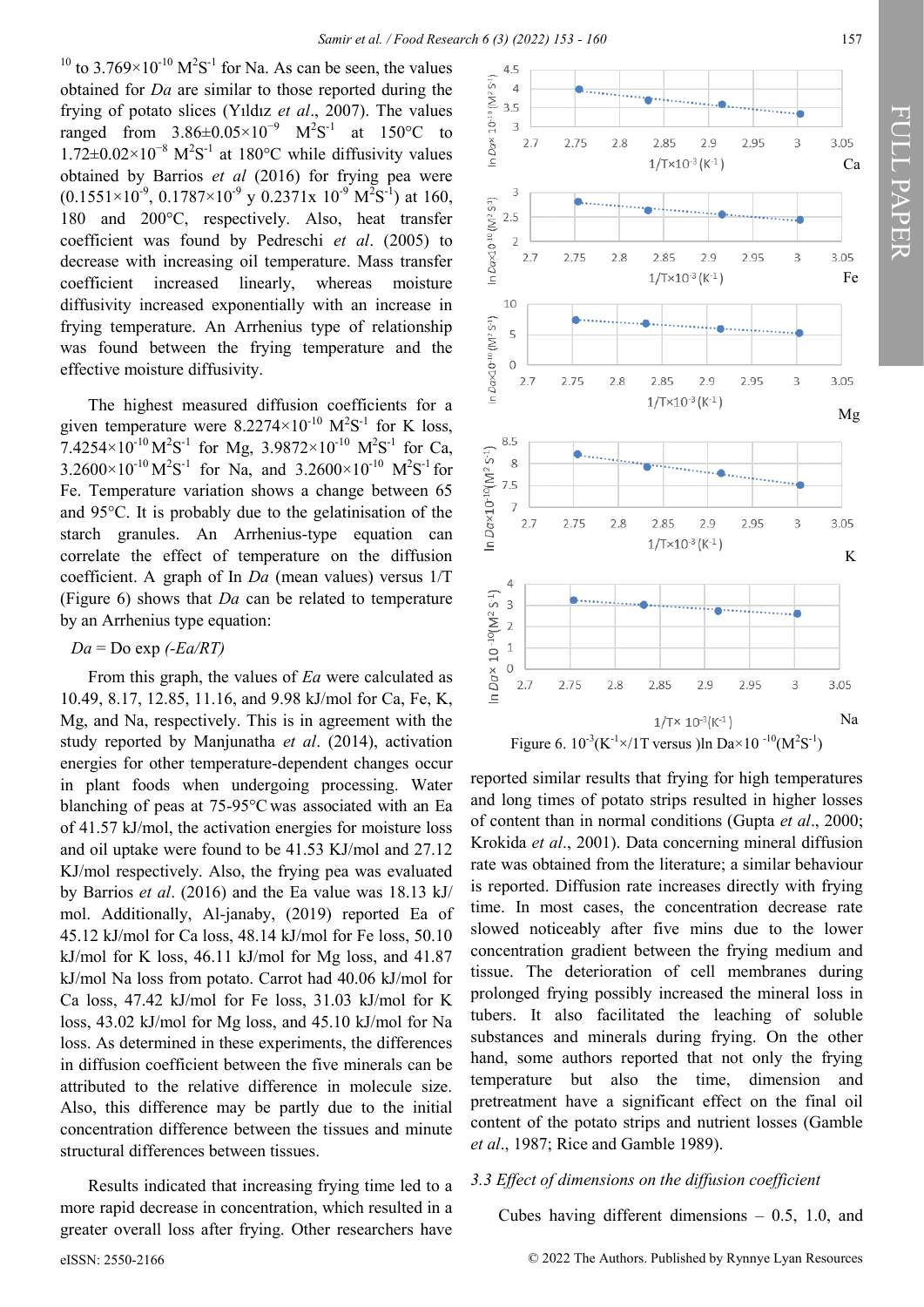1.5 cm were prepared. These were fried several times up to 16 mins at 75°C. Concentration changes are shown in Figures 7, 8, 9, 10, and 11. The rate of decrease of mineral concentration appears to increase as cube diameter decreases. Table 2 indicates that diameter also influences *Da* values for the first three mins of frying; thereafter, *Da* values are similar for the three cases. Mean *Da* values are listed:  $2.961 \times 10^{-10} \text{M}^2\text{S}^{-1}$  for 1.0 cm Ca cube,  $2.632 \times 10^{-10} \text{M}^2\text{S}^{-1}$  for 0.5 cm Ca cube after 16 mins at 75°C;  $6.722 \times 10^{-10} \text{M}^2\text{S}^{-1}$  for 1.0 cm Mg cube,  $6.891 \times 10^{-10} \,\mathrm{M}^2\mathrm{S}^{-1}$  for 0.5 cm Ca cube;  $8.013 \times 10^{-10} \,\mathrm{M}^2\mathrm{S}^{-1}$ for 1.0 cm K cube,  $8.319 \times 10^{-10} \text{M}^2\text{S}^{-1}$  for 0.5 cm K cube at similar conditions.

$$
10^{-3}(K^{-1} \times /1T \text{ versus } \ln Da \times 10^{-10}(M^2S^{-1}) \text{ (Figure 6)}
$$

This indicates that *Da* is independent of diameter when the solute loss occurs by diffusion, as expected. However, the actual mineral loss is expected to increase



Figure 7. Concentration of calcium at 75°C at different dimension and time for the potato cubes



Figure 8. Concentration of iron at 75°C at different dimension and time for the potato cubes



Figure 9. Concentration of magnesium at 75°C at different dimension and time for the potato cubes



Figure 10. Concentration of sodium at 75°C at different dimension and time for the potato cubes



Figure 11. Concentration of potassium at 75°C at different dimension and time for the potato cubes

#### **4. Conclusion**

A mass transfer model (the numerical solution for the unsteady state diffusion equation for diffusion from slabs), based on diffusion as the main rate-controlling step, was successfully used to describe and predict the mineral loss from potato tissue during frying. In general, *Da* values had the same order of magnitude as those reported for diffusive solids, vitamins, and minerals loss from other foodstuffs under different conditions. Between 65°C and 95°C, within 16 mins, the values range from  $3.693 \times 10^{-10}$  to  $3.9872 \times 10^{-10}$  M<sup>2</sup>S<sup>-1</sup> for Ca, 3.044×10<sup>-10</sup> to 6.921×10<sup>-10</sup> M<sup>2</sup>S<sup>-1</sup> for Fe, 2.650×10<sup>-10</sup> to  $4.576\times10^{-10}~\mathrm{M}^{2}\mathrm{S}^{1}$  for K,  $1.416\times10^{-10}$  to  $4.444\times10^{-10}~\mathrm{M}^{2}\mathrm{S}$ <sup>-1</sup> for K, and  $2.931 \times 10^{-10}$  to  $4.189 \times 10^{-10}$  M<sup>2</sup>S<sup>-1</sup> for Na. Apparent diffusivities for all cases were found to be dependent on temperature; however, they were independent of tissue dimension and frying time. Recorded Ea values were 10.49, 8.17, 12.85, 11.16, and 9.98 kJ/mol for Ca, Fe, K, Mg, and Na, respectively. Further studies are required to investigate the effect of other shapes and dimensions on the potatoes in addition to the vitamins lost during deep frying.

## **Conflict of interest**

The authors declare no conflict of interest.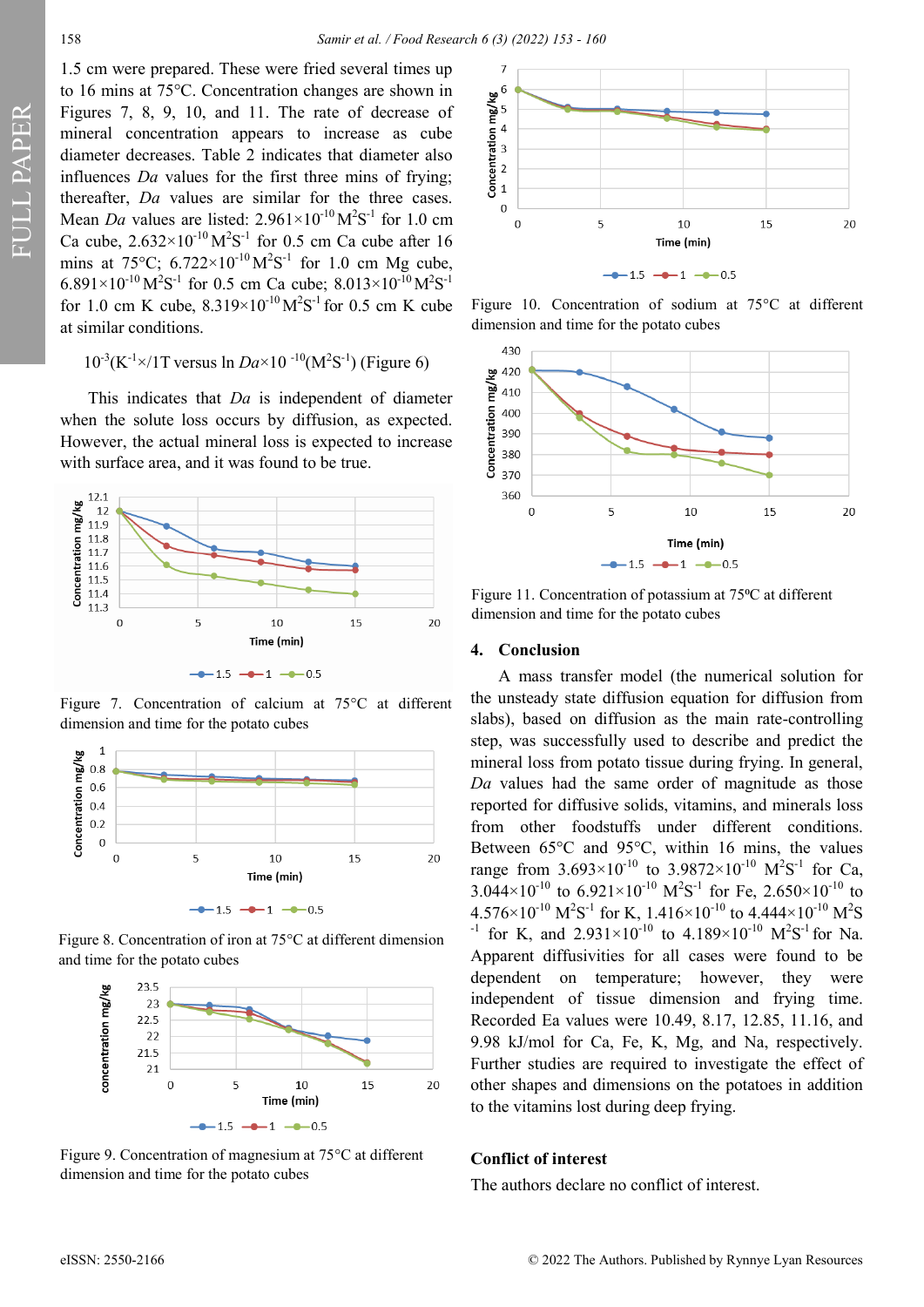Table 2. Apparent diffusion coefficients (*Da*) *f*or minerals loss from potatoes cubes when fried in oil under the given conditions (data from curves in Figures 7, 8, 9, 10, and 11)

| Temperature<br>$75^{\circ}$ C | Dimension         | $Da \times 10^{-10} \text{ M}^2\text{S}^{-1}$ |       |       |       |       | Mean  |
|-------------------------------|-------------------|-----------------------------------------------|-------|-------|-------|-------|-------|
|                               |                   |                                               |       |       |       |       |       |
|                               |                   | 4                                             | 7     | 10    | 13    | 16    |       |
| Ca                            | $1.50 \text{ cm}$ | 2.631                                         | 2.891 | 2.951 | 3.033 | 3.159 | 2.933 |
|                               | $1.00 \text{ cm}$ | 2.401                                         | 2.738 | 2.795 | 2.855 | 2.961 | 2.750 |
|                               | $0.50 \text{ cm}$ | 2.231                                         | 2.416 | 2.576 | 2.595 | 2.632 | 2.490 |
| Fe                            | $1.50 \text{ cm}$ | 1.712                                         | 1.724 | 1.750 | 1.782 | 1.808 | 1.755 |
|                               | $1.00 \text{ cm}$ | 1.931                                         | 2.231 | 2.610 | 2.971 | 3.011 | 2.551 |
|                               | $0.50 \text{ cm}$ | 2.581                                         | 2.602 | 2.803 | 3.011 | 3.211 | 2.842 |
| Mg                            | $1.50 \text{ cm}$ | 5.032                                         | 5.101 | 5.236 | 5.438 | 5.534 | 5.268 |
|                               | $1.00 \text{ cm}$ | 5.222                                         | 5.372 | 6.018 | 6.592 | 6.722 | 5.985 |
|                               | $0.50 \text{ cm}$ | 5.456                                         | 5.891 | 6.234 | 6.631 | 6.891 | 6.221 |
| K                             | $1.50 \text{ cm}$ | 6.921                                         | 7.130 | 7.238 | 7.459 | 7.538 | 7.257 |
|                               | $1.00 \text{ cm}$ | 7.513                                         | 7.681 | 7.781 | 7.915 | 8.013 | 7.781 |
|                               | $0.50 \text{ cm}$ | 7.781                                         | 7.939 | 8.014 | 8.213 | 8.319 | 8.032 |
| Na                            | $1.50 \text{ cm}$ | 2.032                                         | 2.289 | 2.467 | 2.654 | 2.796 | 2.448 |
|                               | $1.00 \text{ cm}$ | 2.401                                         | 2.738 | 2.795 | 2.855 | 2.961 | 2.750 |
|                               | $0.50 \text{ cm}$ | 2.678                                         | 2.864 | 2.945 | 3.014 | 3.180 | 2.936 |

# **References**

- AOAC. (2004). Association of Official Chemist's  $12<sup>th</sup>$ ed., Washington, D.C., USA: AOAC.
- Al-janaby, Z.T.S (2019) Determination of diffusion coefficient for losses of mineral and vitamins from potato and carrot. Iraq: University of Tikrit, PhD Thesis
- Barrios Barrios, L., Osorio Mora, O. and Cerón Cárdenas, A. F. (2016). Study of the kinetics loss of water and oil absorption during the frying pea (*Pisum sativum* L.). *Acta Agronómica*, 65(3), 226- 231.
- Crank, J. (1979). The mathematics of diffusion. United Kingdom: Oxford University Press.
- Gamble, M.H., Rice, P. and Selman, J.D. (1987). Relationship between oil uptake and moisture loss during frying of potato slices from cv Record UK tubers. *International Journal of Food Science and Technology*, 22(3), 233-241. https://doi.org/10.1111/ j.1365-2621.1987.tb00483.x
- González-Pérez, J.E., Ramírez-Corona, N. and López-Malo, A. (2021). Mass Transfer During Osmotic Dehydration of Fruits and Vegetables: Process Factors and Non-Thermal Methods. *Food Engineering Reviews*, 13, 344–374. https:// doi.org/10.1007/s12393-020-09276-3.
- Guine, R.P., Brito, M.F.S. and Ribeiro, J.R.P. (2017). Evaluation of mass transfer properties in convective drying of kiwi and eggplant. *International Journal of Food Engineering*, 13(7), 20160257. https:// doi.org/10.1515/ijfe-2016-0257

Gupta, P., Shivhare, U.S. and Bawa, A.S. (2000). Studies

on frying kinetics and quality of French fries. *Drying Technology*, 18(1-2), 311-321. https:// doi.org/10.1080/07373930008917706

- Khan, M.I.H., Kumar, C., Joardder, M.U.H. and Karim, M.A. (2017). Determination of appropriate effective diffusivity for different food materials. *Drying Technology*, 35(3), 335-346. https:// doi.org/10.1080/07373937.2016.1170700
- Krokida, M.K., Oreopoulou, V., Maroulis, Z.B. and Marinos-Kouris, D. (2001). Deep fat frying of potato strips—quality issues. *Drying Technology*, 19(5), 879-935. https://doi.org/10.1081/DRT-100103773
- Manjunatha, S.S., Ravi, N., Negi, P.S., Raju, P.S. and Bawa, A.S. (2014). Kinetics of moisture loss and oil uptake during deep fat frying of Gethi (Dioscorea kamoonensis Kunth) strips. *Journal of Food Science and Technology*, 51(11), 3061-3071. https:// doi.org/10.1007/s13197-012-0841-6
- Pedreschi, F., Hernández, P., Figueroa, C. and Moyano, P. (2005). Modeling water loss during frying of potato slices. *International Journal of Food Properties*, 8(2), 289-299. https://doi.org/10.1081/ JFP-200059480
- Pedreschi, F., Travisany, X., Reyes, C., Troncoso, E. and Pedreschi, R. (2009). Kinetics of extraction of reducing sugar during blanching of potato slices. *Journal of Food Engineering*, 91(3), 443-447. https://doi.org/10.1016/j.jfoodeng.2008.09.022
- Rice, P. and Gamble, M.H. (1989). Modelling moisture loss during potato slice frying. *International Journal of Food Science and Technology*, 24(2), 183-187. https://doi.org/10.1111/j.1365-2621.1989.tb00632.x